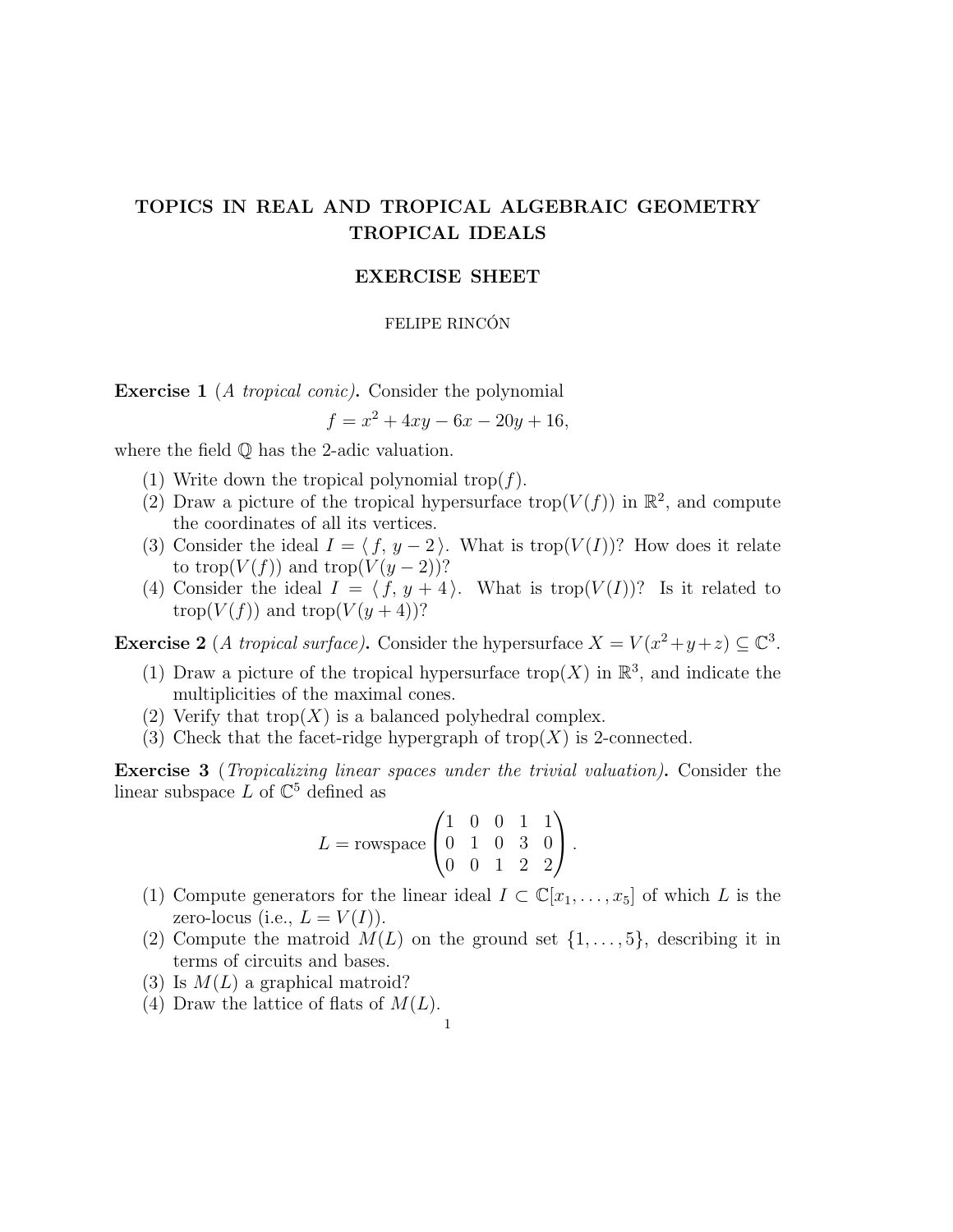#### 2 FELIPE RINCÓN

- (5) Write down a collection of tropical equations that describe the polyhedral complex trop(L) in tropical projective space  $\mathbb{R}^5/\mathbb{R} \cdot 1$  (i.e., write down a tropical basis).
- (6) What is the topology of trop( $L$ ) ∩  $S^3$ ?

Exercise 4 (Tropicalizing linear spaces under a non-trivial valuation). Consider the linear subspace L of  $\mathbb{C}\{\{t\}\}^4$  defined as

$$
L = \text{rowspace} \begin{pmatrix} 1 & 0 & 1 & t \\ 0 & 1 & 1 & t^2 \end{pmatrix}.
$$

- (1) Compute generators for the ideal  $I \subset \mathbb{C}\{\{t\}\}[x_1,\ldots,x_4]$  of which L is the zero-locus (i.e.,  $L = V(I)$ ).
- (2) Compute the (valuated) circuits of the valuated matroid  $\mathcal{M}(L)$  on the ground set  $\{1, \ldots, 4\}.$
- (3) Write down a collection of tropical equations that describe the polyhedral complex trop(L) in tropical projective space  $\mathbb{R}^4/\mathbb{R} \cdot \mathbf{1}$  (i.e., write down a tropical basis).
- (4) Compute all the faces of the polyhedral complex trop( $L$ ) explicitly.

**Exercise 5** (*Bend relations and tropical ideals*). Consider the ideal  $J = \langle x^2 - 1 \rangle \subseteq$  $\mathbb{C}[x]$ , and let  $I = \text{trop}(J) \subseteq \overline{\mathbb{R}}[x]$ .

- (1) Describe all polynomials in  $J$  of minimal support (with respect to inclusion).
- (2) Find a (potentially infinite) set of tropical polynomials that generates I.
- (3) What is the tropical variety of I?
- (4) Can I be finitely generated?
- (5) Write down a collection of equivalences  $f \sim g$  that generates the congruence bend(I) on  $\overline{\mathbb{R}}[x]$ . Can you make this collection finite?
- (6) Find a simple description of the coordinate semiring  $\mathbb{R}[x]/\text{ bend}(I)$ . What 'dimension' would you say it has?

**Exercise 6** (*Two tropical ideals with the same variety*). Consider the ideals

$$
J_1 = \langle (x+y+1)(xy+x+y) \rangle \quad \text{and} \quad J_2 = \langle (x+y)(x+1)(y+1) \rangle
$$

in  $\mathbb{C}[x, y]$ , where  $\mathbb C$  has the trivial valuation. Let  $I_1 = \text{trop}(J_1)$  and  $I_2 = \text{trop}(J_2)$ .

- (1) Show that  $V(I_1) = V(I_2)$ .
- (2) Show that even though  $I_1$  and  $I_2$  contain the same tropical polynomials of degree at most 3, they contain different tropical polynomials of degree 4, and thus  $I_1 \neq I_2$ .

**Exercise 7** (A non-realizable tropical ideal). Let  $I \subseteq \overline{\mathbb{R}}[x, y, z]$  be the homogenization of the non-realizable tropical ideal discussed in the lecture (and in Exercise [12](#page-3-0)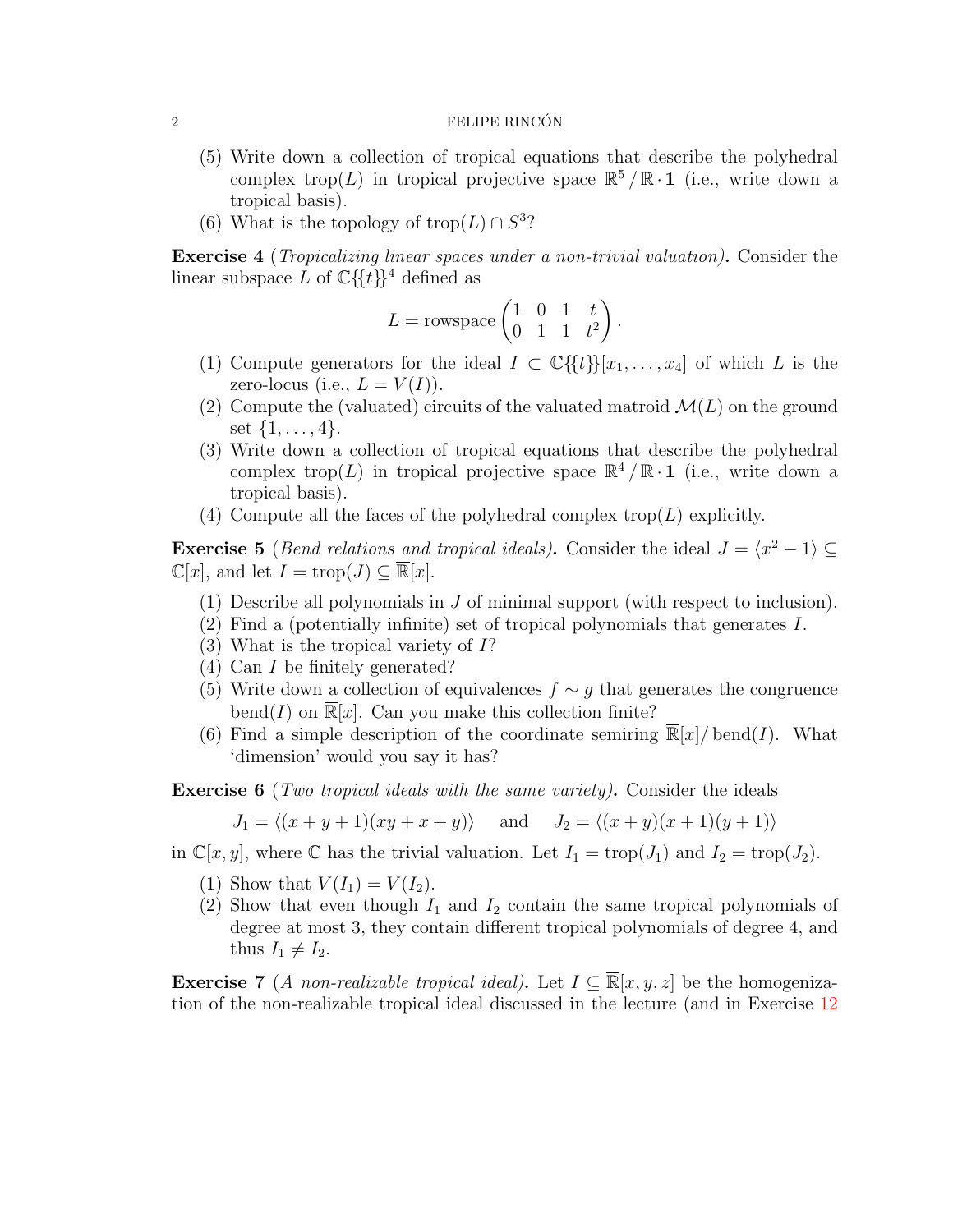below). Namely, I is generated by polynomials of the form  $f = \bigoplus_{\mathbf{x}^{\mathbf{u}} \in C} \mathbf{x}^{\mathbf{u}}$ , where C consists of exactly  $k + 2$  monomials in a 'standard triangle' of size k, and C is minimal with this property. (A 'standard triangle' of size k in  $\mathbb{R}[x, y, z]$  is a collection of monomials of the form

$$
\Delta = \{x^{n+i}y^{m+j}z^{l+k-i-j} : i, j \ge 0 \text{ and } i+j \le k\},\
$$

for fixed  $k, l, n, m \in \mathbb{N}$ .)

- (1) Determine the Hilbert function of I.
- (2) Compute the initial ideals  $\text{in}_{(1,1,0)}(I)$  and  $\text{in}_{(0,1,0)}(I)$ .
- (3) Expand on the previous item by computing the whole Gröbner complex of  $I$ in  $\mathbb{R}^3$ , and determining the initial ideal corresponding to each cone.

## Additional exercises:

**Exercise 8** (*Graphical matroids*). Let  $(V, E)$  be a graph. Show that the collection of subsets  $C \subset E$  that form a non-self-intersecting cycle satisfy the circuit axioms of a matroid on the ground set E.

Exercise 9 (Bases of a matroid are equicardinal). Prove directly from the circuit axioms that all the bases of a matroid have the same cardinality.

Exercise 10 (Tropical linear spaces, tropical convexity, and tropical orthogonality). A subset  $X \subset \mathbb{R}^n$  is called **tropically convex** if for any  $x_1, x_2 \in X$  and  $\lambda_1, \lambda_2 \in \mathbb{R}$  we have  $\lambda_1 \circ x_1 \oplus \lambda_2 \circ x_2 \in X$ . Two points  $x, y \in \overline{\mathbb{R}}^n$  are called **tropically orthogonal**, denoted  $x \perp y$ , if  $\min(x_1 + y_1, \ldots, x_n + y_n)$  is attained at least twice.

- (1) Show that an intersection of tropically convex sets is a tropically convex set.
- (2) Show that for any  $a \in \overline{\mathbb{R}}^n$ , the set

$$
a^{\perp} := \{ x \in \overline{\mathbb{R}}^n : x \perp a \}
$$

is tropically convex.

- (3) Conclude that any tropical linear space is tropically convex.
- (4) For a set  $A \subset \mathbb{R}^n$ , define its **orthogonal set** to be

$$
A^{\perp} := \{ x \in \mathbb{R}^n : x \perp a \text{ for all } a \in A \}.
$$

Show that a balanced polyhedral complex  $L \subset \mathbb{R}^n$  is a tropical linear space if and only if  $(L^{\perp})^{\perp} = L$ .

<span id="page-2-0"></span>**Exercise 11** (*Maximal tropical ideals*). Let  $\mathbf{v} \in \mathbb{R}^n$  and consider the ideal  $I_{\mathbf{v}} = \{f \in I\}$  $\overline{\mathbb{R}}[x_1,\ldots,x_n]:\mathbf{v}\in V(f)\}.$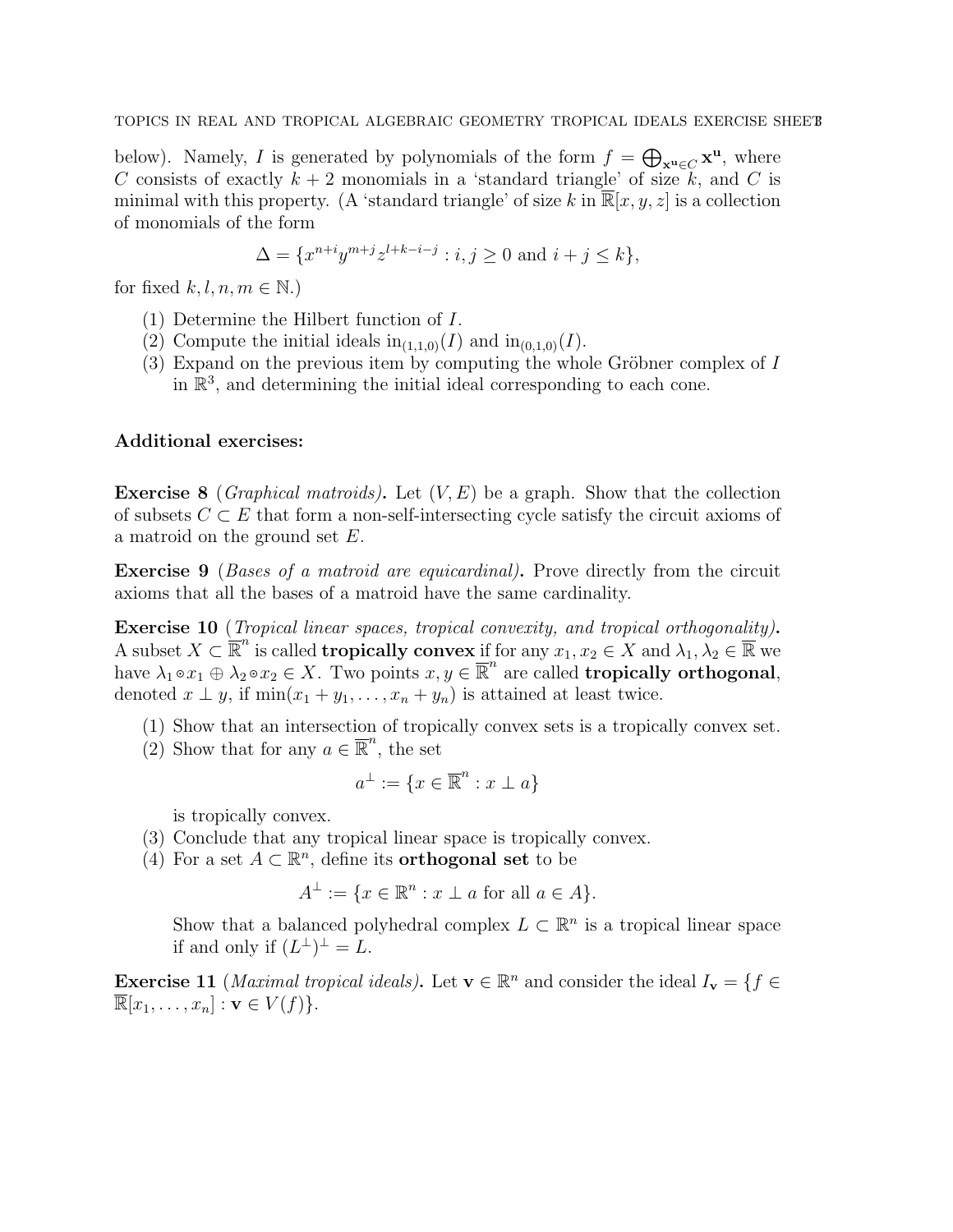#### 4 **FELIPE RINCÓN**

- (1) Show that  $I_{\mathbf{v}}$  is generated by binomials, and use this to show that  $I_{\mathbf{v}}$  is a tropical ideal.
- (2) Use the weak Nullstellensatz for tropical ideals to show that if  $I$  is a maximal tropical ideal of  $\overline{\mathbb{R}}[x_1,\ldots,x_n]$  and I contains no monomials then  $I = I_{\mathbf{v}}$  for some  $\mathbf{v} \in \mathbb{R}^n$ .

<span id="page-3-0"></span>**Exercise 12** (A non-realizable tropical ideal). A 'standard triangle' of size  $k$  in the polynomial semiring  $\overline{\mathbb{R}}[x, y]$  is a collection of monomials of the form

$$
\Delta = \{x^{n+i}y^{m+j} : i, j \ge 0 \text{ and } i+j \le k\},\
$$

for fixed k, n, m e N. Consider the ideal  $I \subseteq \overline{\mathbb{R}}[x, y]$  generated by polynomials of the form  $f = \bigoplus_{\mathbf{x}^{\mathbf{u}} \in C} \mathbf{x}^{\mathbf{u}}$ , where C consists of exactly  $k + 2$  monomials in a 'standard triangle' of size  $k$ , and  $C$  is minimal with this property.

- (1) Show the given generators of I satisfy the monomial elimination axiom, and conclude that I is a tropical ideal.
- $(2)$  Fill all the details in the following proof that I is a non-realizable tropical ideal.

Suppose  $I = \text{trop}(J)$  for some  $J \subseteq K[x, y]$ . We have that J contains a polynomial of the form  $ax+by+c$ . After scaling the variables, we can assume  $a = b = c = 1$ , so  $x + y + 1 \in J$ . It follows that  $1 + x^3 + y^3 - 3xy \in J$ . This leads to a contradiction.

(3) Show that the variety of I is equal to the standard tropical line  $V(x \oplus y \oplus 0)$ .

**Exercise 13** (Irreducible tropical ideals). A tropical ideal  $I \subseteq \mathbb{R}[x_1,\ldots,x_n]$  is irreducible if  $I = I_1 \cap I_2$  implies  $I = I_1$  or  $I = I_2$ . Use the ascending chain condition to show that every tropical ideal can be decomposed as a finite intersection of irreducible tropical ideals.

Research problem: Can you give interesting examples of irreducible tropical ideals? Can you find an interesting condition that implies irreducibility? What can you say about the varieties of irreducible tropical ideals?

**Exercise 14** (Sum and intersection of tropical ideals). Give an example of two tropical ideals  $I_1, I_2$  such that neither  $I_1 + I_2$  nor  $I_1 \cap I_2$  are tropical ideals.

Research problem: Can you define interesting notions of sum and intersection for tropical ideals? Desirable properties would be, for instance, that  $V(I_1 \cap I_2) = V(I_1) \cup$  $V(I_2)$ , and  $V(I_1 + I_2) = V(I_1) \cap_{st} V(I_2)$ .

**Exercise 15** (*Prime tropical ideals*). Say that a tropical ideal  $I \subseteq \overline{\mathbb{R}}[x_1, \ldots, x_n]$  is naively prime if  $f \circ g \in I$  implies  $f \in I$  or  $g \in I$ .